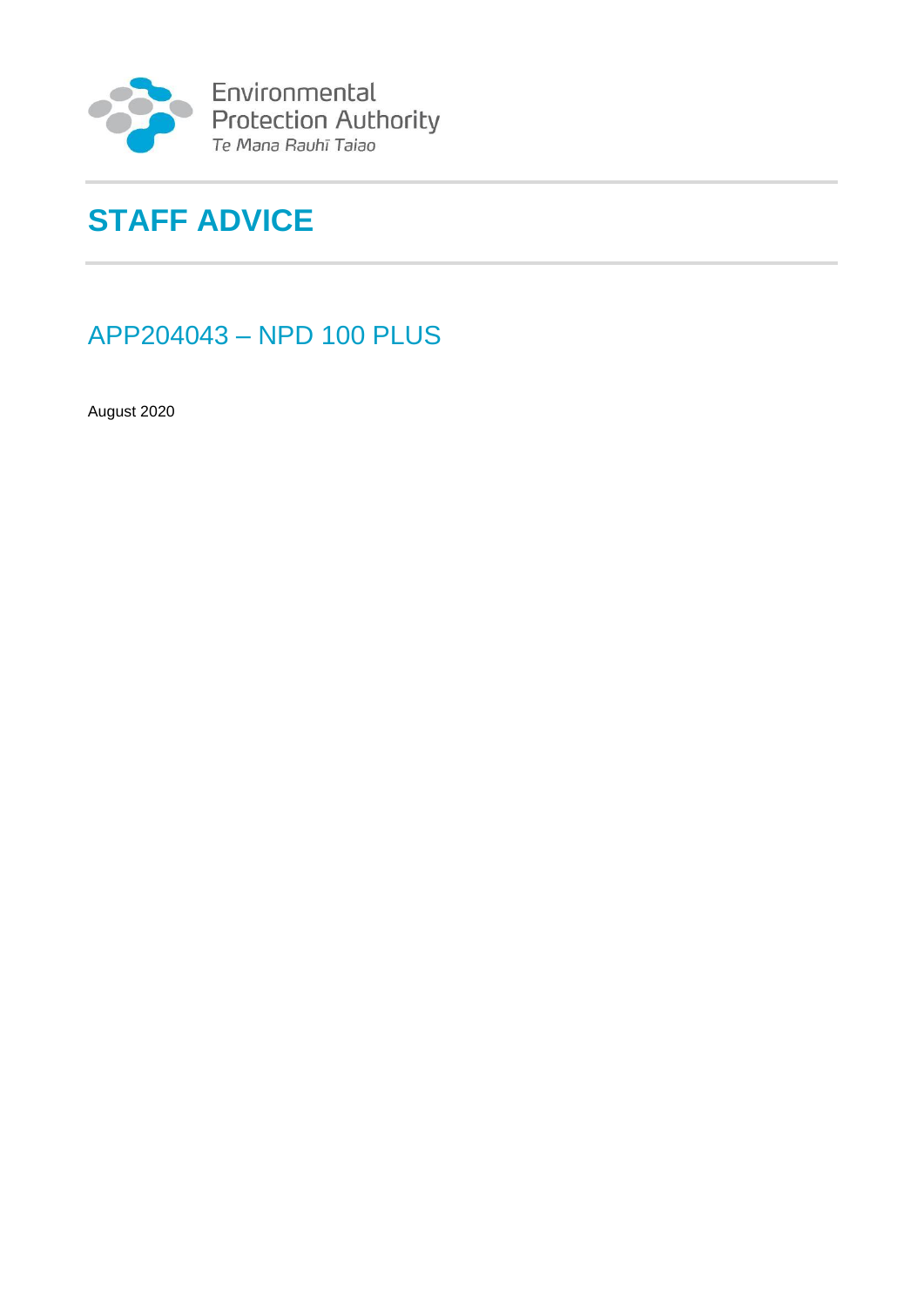## 1. Executive Summary

- 1.1 NPD 100 PLUS is a pre-mixed fuel containing 2% to 3% anti-knock additives<sup>1</sup>, plus other components. It is intended for use as a fuel in domestic and commercial engines and vehicles.
- 1.2 The hazard classifications of NPD 100 PLUS determined by the EPA are: 3.1A, 6.1E (oral), 6.1E (aspiration), 6.3B, 6.7B, 6.9B (oral, dermal, inhalation), 9.1B and 9.3C.
- 1.3 With the full suite of controls in place, the risks associated with the use of NPD 100 PLUS can be adequately managed.

## 2. Application Context

### **Background**

- 2.1 As the substance is a fuel and therefore does not contain an 'active ingredient', the term 'primary component' has been used.
- 2.2 NPD 100 PLUS is a pre-mixed fuel containing 2% to 3% anti-knock additives, plus other components. It is intended for use as a fuel in domestic and commercial engines and vehicles.
- 2.3 The formulation of NPD 100 PLUS is considered confidential by the applicant.
- 2.4 The primary component, unleaded petrol, is already present in various approved substances and in varying concentrations to NPD 100 PLUS. These substances are used as fuels. The main additive, N-methylaniline has an individual approval (HSR003020).
- 2.5 NPD 100 PLUS has the same primary component, petrol (unleaded), which is already present in various approved substances at similar and lower concentrations to NPD 100 PLUS. These substances are intended to be used in similar ways. The hazards of the main additive, Nmethylaniline, as well as the other components of the substance, have been well described. Accordingly, the risks to human health and the environment are not likely to be significantly higher from the use of NPD 100 PLUS compared to other approved substances containing the same primary petrol (unleaded) component. Therefore, the assessment of risks to human health and the environment for NPD 100 PLUS has been limited to a qualitative assessment.

### Primary component

2.6 To allow evaluation of NPD 100 PLUS, key aspects of petrol (unleaded) regulation have been summarised below.

-

<sup>&</sup>lt;sup>1</sup> An anti-knock additive is used to improve the fuel's octane rating, which suppresses the "knocking" in the engine. Knocking, sometimes known as 'pinking' is when fuel is unable to burn in a stable way, detonating, causing the characteristic knocking sound and potentially damaging the engine.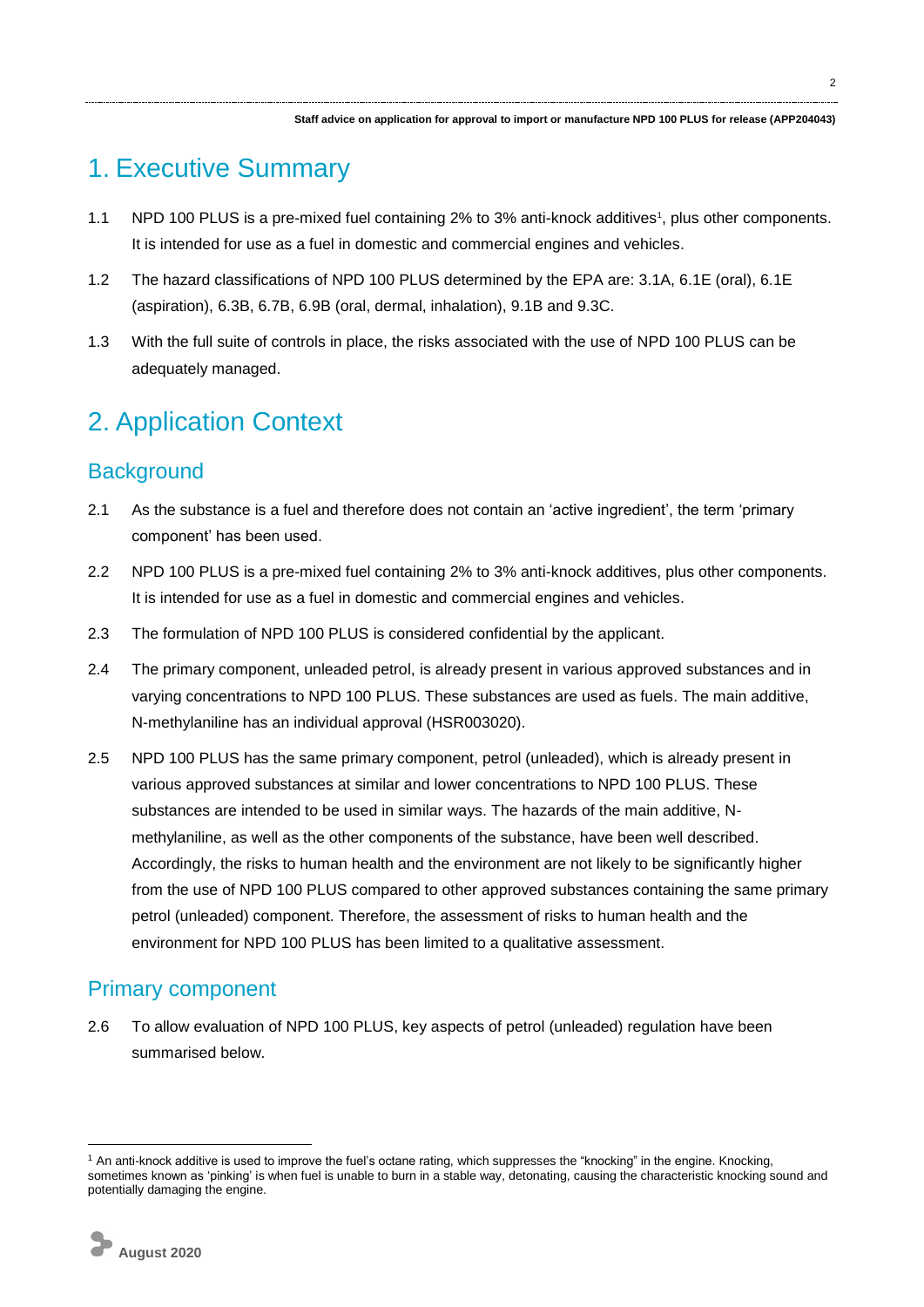- 2.7 Petrol (unleaded) is approved in New Zealand for use as a fuel. It has also been approved internationally for this use
- 2.8 An assessment of the risks that petrol (unleaded) poses to human health and the environment was carried out under the approval number HSR001445, this approval number was given when the substance was transferred on 1 April 2004 by way of the Dangerous Goods and Scheduled Toxic Substances Transfer Notice 2004.
- 2.9 Petrol (unleaded) has been reassessed as part of the application RES06002 (grounds for reassessment) and HRC07001 (reassessment). The reassessment aimed at replacing the approved handler control by the certified handler control administered by WorkSafe when the petrol (unleaded) was stored and used on farms. A further qualitative assessment was undertaken as part of the reassessment (HRC07001), giving the substance a new approval number HRC000003. This reassessment may not have direct implications on the risk assessment of NPD 100 PLUS. However, there may be implications if there was intent for the substance to be stored or used in bulk on farmlands or other similar workplaces.
- 2.10 There are existing formulations of petrol (unleaded) which are approved under the Act and are highly similar to NPD 100 PLUS in that they share similar concentrations of petrol (unleaded).
- 2.11 The formulation of NPD 100 PLUS is considered confidential by the applicant.

#### **Regulatory parameters of primary component**

#### *Impurities and or restrictions on purity or composition*

- 2.12 The following composition limits for petrol (unleaded) set by EPA are:
	- Benzene: 1% volume:
	- Additives (azo dyes, antioxidants, metal deactivators, corrosion inhibitors): 0.1% each;
	- Detergent additives: <0.5% each.

#### *Concentration and maximum application rate*

- 2.13 The concentration of petrol (unleaded) in NPD 100 PLUS is similar to other approved substances with a similar use pattern.
- 2.14 A maximum application rate has not been previously been set for petrol (unleaded) as this is not appropriate for its use pattern.

#### Physical form and use pattern

- 2.15 NPD 100 PLUS is formulated as a liquid fuel.
- 2.16 The intended use of NPD 100 PLUS is as a pre-mixed fuel containing 2% to 3% anti-knock additives, plus other components. It is intended for use as a fuel in domestic and commercial engines and vehicles. The use pattern is summarised in Table 2.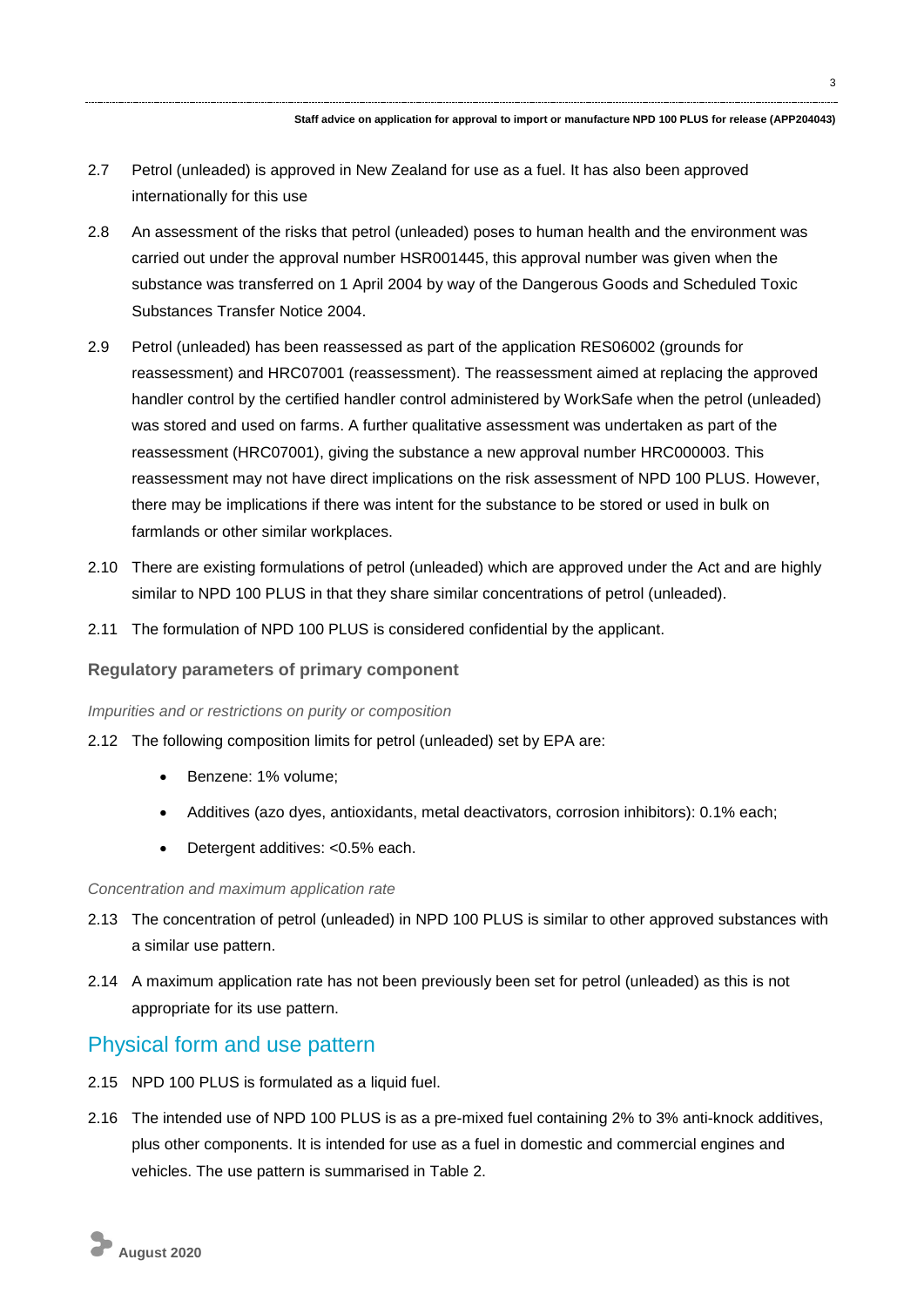**Staff advice on application for approval to import or manufacture NPD 100 PLUS for release (APP204043)**

| <b>Substance category</b> | Wide<br>dispersive<br>use?            | Home use?                    | Remarks                                                                        |
|---------------------------|---------------------------------------|------------------------------|--------------------------------------------------------------------------------|
| Fuel                      | $\Box$ No $\boxtimes$<br>Yes $\vdash$ | Yes $\boxtimes$ No $\square$ | Intended for use as a fuel in domestic and<br>commercial engines and vehicles. |

**Table 2: Summary of use pattern for NPD 100 PLUS**

## 3. Hazard Assessment

### Hazard classification of NPD 100 PLUS

- 3.1 The hazard classifications of NPD 100 PLUS determined by the EPA are: 3.1A, 6.1E (oral), 6.1E (aspiration), 6.3B, 6.7B, 6.9B (oral, dermal, inhalation), 9.1B and 9.3C. Table 3 shows the method used for classification and indicates the main component that contributes to each hazard classification.
- 3.2 The EPA classification of NPD 100 PLUS differed from that of the applicant in that the EPA classified the substance as a 9.3C, while the applicant did not.

#### **Table 3: Hazard classification of NPD 100 PLUS**

|                                        | Mixture classification        |                              | Method of<br>classification |             |                            |                   |
|----------------------------------------|-------------------------------|------------------------------|-----------------------------|-------------|----------------------------|-------------------|
| <b>Hazard Class/Subclass</b>           | Applicant's<br>classification | <b>EPA</b><br>classification | Mixture data                | Read across | Mixture rules <sup>1</sup> | Remarks           |
| Class 1 Explosiveness                  | <b>ND</b>                     | <b>ND</b>                    | $\Box$                      | $\Box$      | П                          |                   |
| Class 2, 3 & 4 Flammability            | 3.1A                          | 3.1A                         | $\Box$                      | $\Box$      | ⊠                          | Petrol (unleaded) |
| Class 5 Oxidisers/Organic<br>Peroxides | <b>ND</b>                     | <b>ND</b>                    | $\Box$                      | $\Box$      | $\Box$                     |                   |
| 8.1 Metallic corrosiveness             | <b>ND</b>                     | <b>ND</b>                    | $\Box$                      | $\Box$      | □                          |                   |
| 6.1 Acute toxicity (oral)              | 6.1E                          | 6.1E                         | $\Box$                      | $\Box$      | Ø                          | N-Methylaniline   |
| 6.1 Acute toxicity (dermal)            | <b>ND</b>                     | <b>ND</b>                    | $\Box$                      | $\Box$      | П                          |                   |
| 6.1 Acute toxicity (inhalation)        | <b>ND</b>                     | <b>ND</b>                    | $\Box$                      | $\Box$      | □                          |                   |
| 6.1 Aspiration hazard                  | 6.1E                          | 6.1E                         | $\Box$                      | $\Box$      | 区                          | Petrol (unleaded) |
| 6.3/8.2 Skin irritancy/corrosion       | 6.3B                          | 6.3B                         | $\Box$                      | □           | Ø                          | Petrol (unleaded) |
| 6.4/8.3 Eye irritancy/corrosion        | <b>ND</b>                     | <b>ND</b>                    | $\Box$                      | $\Box$      | $\Box$                     |                   |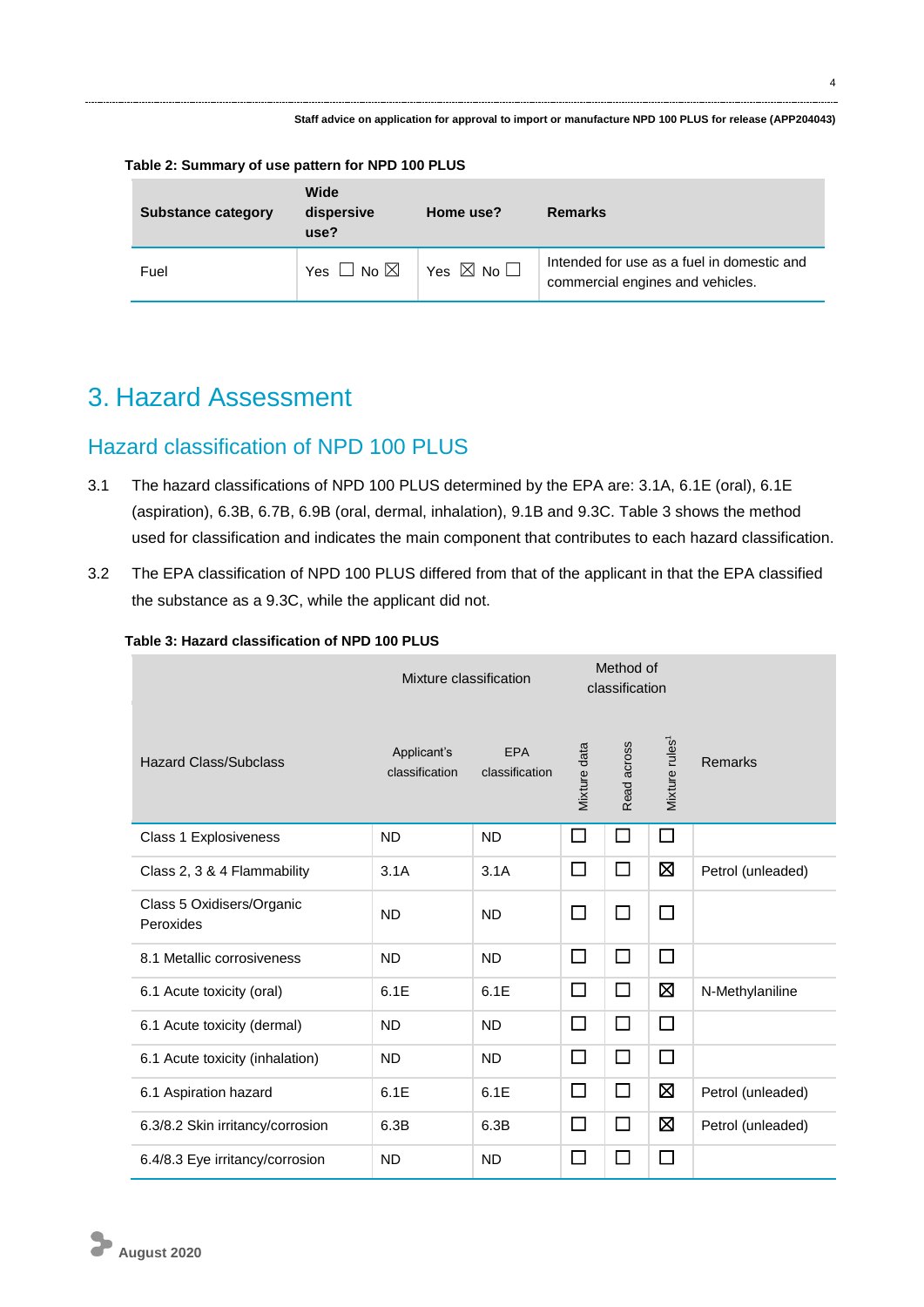|                                                             | Mixture classification        |                                       | Method of<br>classification |             |                            |                                       |
|-------------------------------------------------------------|-------------------------------|---------------------------------------|-----------------------------|-------------|----------------------------|---------------------------------------|
| <b>Hazard Class/Subclass</b>                                | Applicant's<br>classification | <b>EPA</b><br>classification          | Mixture data                | Read across | Mixture rules <sup>1</sup> | Remarks                               |
| 6.5A Respiratory sensitisation                              | <b>ND</b>                     | <b>ND</b>                             | □                           | $\Box$      | $\Box$                     |                                       |
| 6.5B Contact sensitisation                                  | <b>ND</b>                     | <b>ND</b>                             | □                           | $\Box$      | $\Box$                     |                                       |
| 6.6 Mutagenicity                                            | <b>ND</b>                     | <b>ND</b>                             | П                           | $\Box$      | $\Box$                     |                                       |
| 6.7 Carcinogenicity                                         | 6.7B                          | 6.7B                                  | П                           | П           | 冈                          | Petrol (unleaded)                     |
| 6.8 Reproductive/ developmental<br>toxicity                 | <b>ND</b>                     | <b>ND</b>                             | $\Box$                      | П           | $\Box$                     |                                       |
| 6.8 Reproductive/ developmental<br>toxicity (via lactation) | <b>ND</b>                     | <b>ND</b>                             | $\Box$                      | $\Box$      | $\Box$                     |                                       |
| 6.9 Target organ systemic toxicity                          | 6.9B<br>(unspecified)         | 6.9B (oral,<br>dermal,<br>inhalation) | □                           | $\Box$      | 区                          | N-Methylaniline                       |
| 9.1 Aquatic ecotoxicity                                     | 9.1B                          | 9.1B                                  | □                           | □           | 区                          | Petrol (unleaded),<br>N-Methylaniline |
| 9.2 Soil ecotoxicity                                        | <b>ND</b>                     | <b>ND</b>                             | $\Box$                      | $\Box$      | $\Box$                     |                                       |
| 9.3 Terrestrial vertebrate ecotoxicity                      | <b>ND</b>                     | 9.3C                                  | □                           | $\Box$      | 区                          | N-Methylaniline                       |
| 9.4 Terrestrial invertebrate<br>ecotoxicity                 | <b>ND</b>                     | <b>ND</b>                             | □                           | П           | П                          |                                       |

**Staff advice on application for approval to import or manufacture NPD 100 PLUS for release (APP204043)**

**-**: No information provided by the applicant

**NA**: Not Applicable. For instance, testing for a specific endpoint may be omitted if it is technically not possible to conduct the study as a consequence of the properties of the substance e.g. highly volatile, highly reactive or unstable substances cannot be tested; mixing of the substance with water may cause danger of fire or explosion; or the radio-labelling of the substance required in certain studies may not be possible.

**ND:** Not Determined. Data were unavailable for one or more components.

**No:** Data are available for the formulation or for all components and classification is not triggered.

<sup>1</sup> Use of mixture rules may not adequately take into account interactions between different components in some

circumstances and must be considered of lower reliability than data on the mixture itself.

<sup>2</sup> Klimisch, H-J., Andrear, M., & U. Tillmann, 1997. A systematic approach for evaluating the quality of experimental toxicological and ecotoxicological data. Reg. Toxicol. Pharmacol. 25, 1–5 (1997)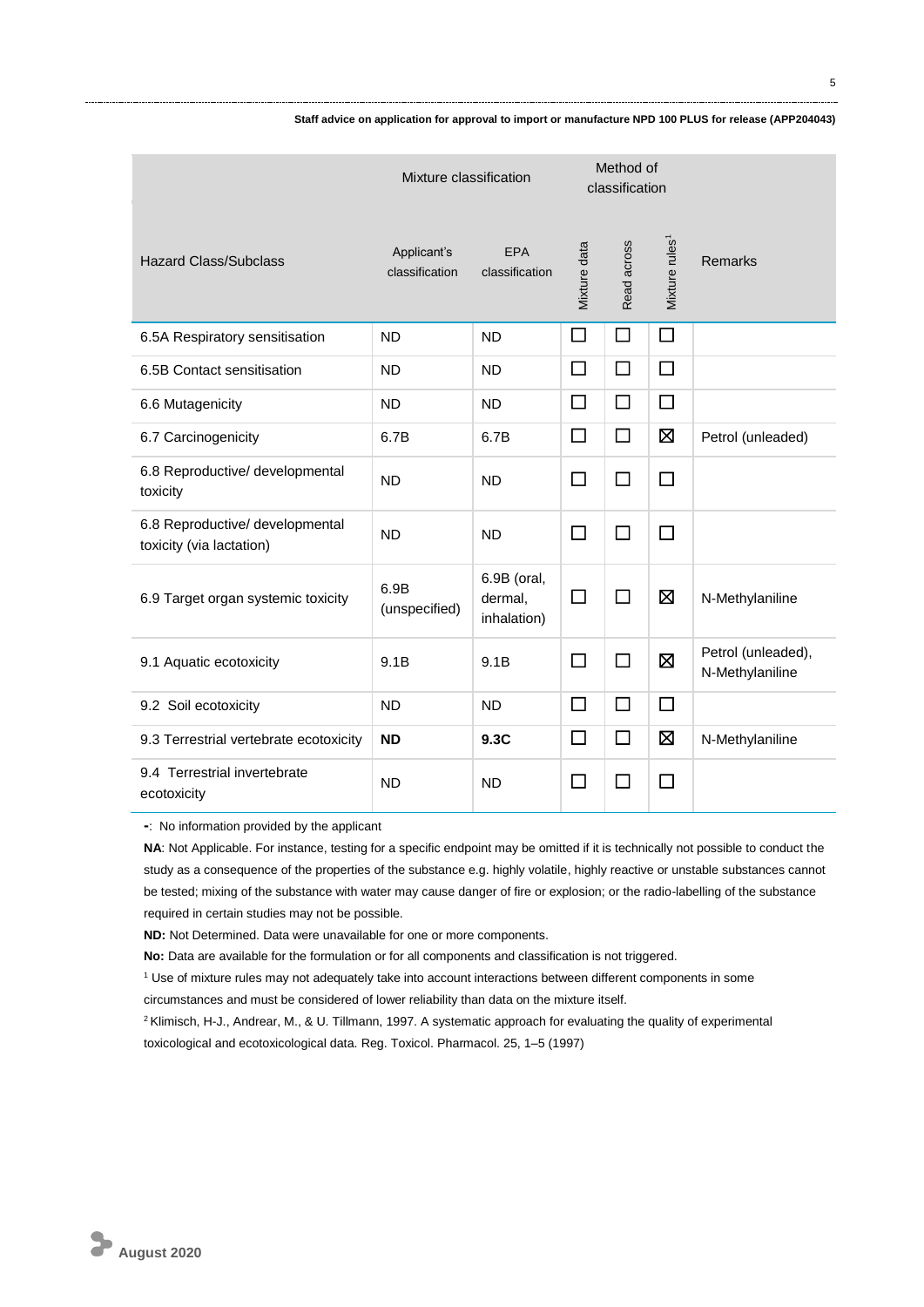### Identification of components of concern (CMRs, vPBTs etc)

3.3 The following component that is present in NPD 100 PLUS has been identified to be of concern as it is a suspected carcinogen, mutagen or reproductive/developmental toxicant (CMR).

#### **Petrol (unleaded)**

- 3.4 Petrol (unleaded) is a suspected carcinogen, with a classification of 6.7B.
- 3.5 Petrol (unleaded) is the primary component in the NPD 100 PLUS, as such, the substance cannot be re-formulated. Furthermore, other similar substances also contain this component of concern.
- 3.6 Given the use pattern and exposure routes, we consider that the risks can be mitigated provided proposed controls are followed.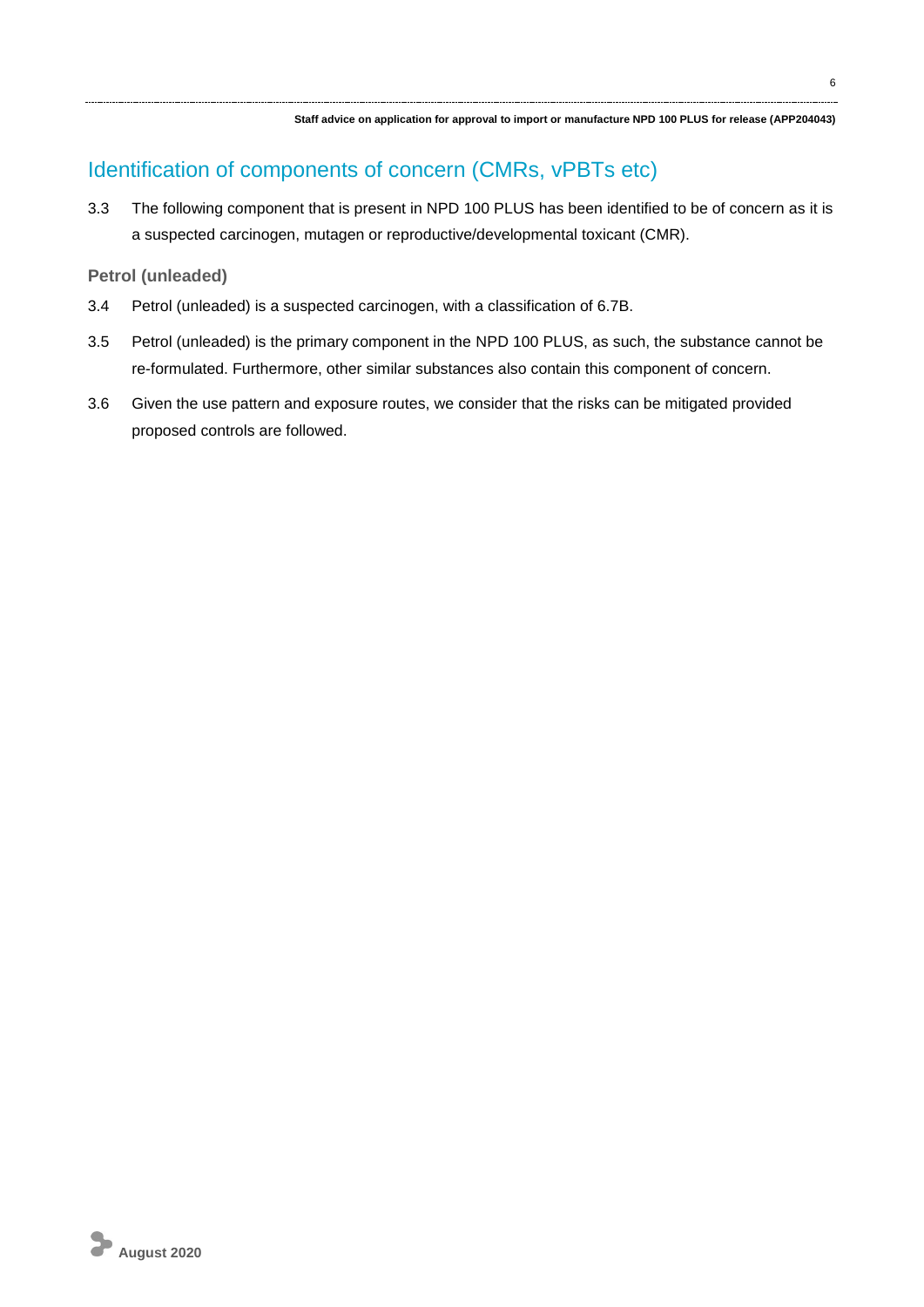## 4. Risk Assessment

- 4.1 It is considered that there is potential for significant exposure to people and the environment during the use phase of the lifecycle. Therefore, a qualitative risk assessment was undertaken to understand the likely exposures to the substance under the use conditions proposed by the applicant.
- 4.2 During the manufacture, transportation, storage and disposal of this substance it is considered that the proposed controls and other legislative requirements will sufficiently mitigate risks to a negligible level.
- 4.3 This assessment takes into account the existing EPA Notices controls around packaging, identification and disposal of hazardous substances. In addition, the Land Transport Rule 45001, Civil Aviation Act 1990, Maritime Transport Act 1994 and New Zealand's Health and Safety at Work (Hazardous Substances) (HSW (HS)) requirements all have provisions for the safe management of hazardous substances.

### Physical hazard risk assessment

- 4.4 NPD 100 PLUS is classified as a flammable liquid and as such there is the potential for adverse effects on human health and the environment.
- 4.5 It is **highly unlikely** that an event of this nature will occur during the lifecycle of the substance as the prescribed controls and other relevant legislation specifically address risks associated with the flammability of this substance during storage, transport, use, disposal and in the event of an emergency. Accordingly, there are **negligible** risks associated with the physical hazards of NPD 100 PLUS, provided that the prescribed controls are in place. The flammability risks associated with NPD 100 PLUS are similar to other commonly available fuels.

### Human health risk assessment

- 4.6 NPD 100 PLUS is intended to be supplied to the domestic and professional markets. It is likely that users will be exposed to the substance during the loading (fuelling) stages. Risks during other phases of the lifecycle are mitigated by the prescribed controls.
- 4.7 Petrol is a widely used substance. The use of NPD 100 PLUS is not likely to generate more adverse effects than other similar petrol substances.

#### **Acute oral toxicity (6.1E)**

4.8 It is **very unlikely** that oral exposure will occur during the use of this substance, but any effect is expected to be **minor and reversible**. The prescribed controls include requirements for the use of Personal Protective Equipment (PPE) for professionals when working with class 6 and 8 substances to limit exposure to the substance. Furthermore, the transfer and use of NPD 100 PLUS occurs in a series of controlled, closed systems. The substance will be stored in underground tanks and dispensed via a nozzle into the fuel tanks of vehicles or fuel containers for at-home use to refuel petrol-powered equipment. As such, the risk from acute oral toxicity is assessed as being **negligible**.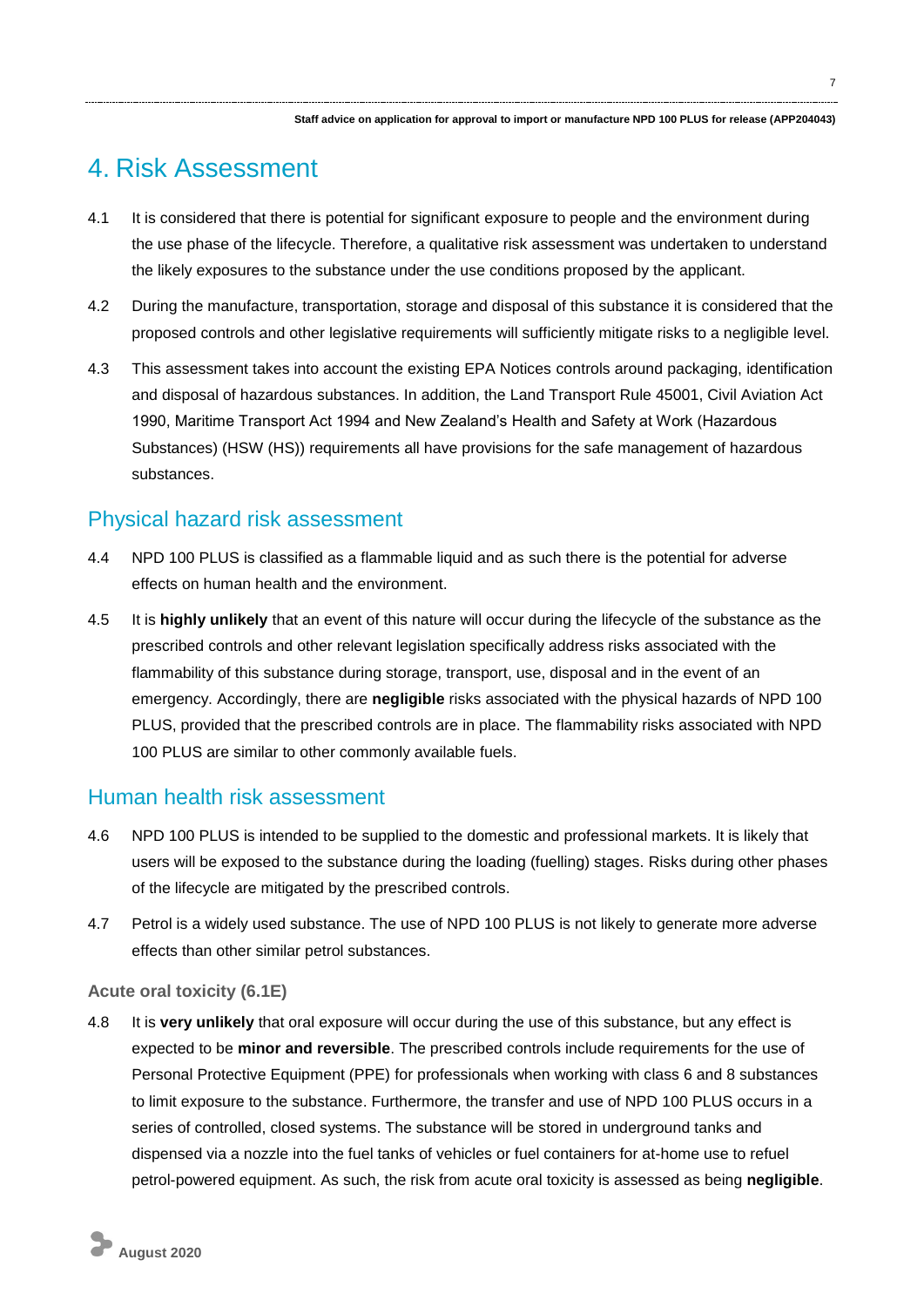#### **Aspiration hazard (6.1E)**

4.9 It is **unlikely** that an aspiration hazard will occur during the use of this substance. The prescribed controls include requirements for the use of PPE for professionals when working with class 6 and 8 substances to limit exposure to the substance. Furthermore, the transfer and use of NPD 100 PLUS occurs in a series of controlled, closed systems. The substance will be stored in underground tanks and dispensed via a nozzle into the fuel tanks of vehicles or fuel containers for at-home use to refuel petrol-powered equipment. As such, the risk of aspiration hazard is **negligible**.

#### **Skin irritancy (6.3B)**

4.10 It is **likely** that skin exposure will occur during the use of this substance, but any effect is expected to be **minor and reversible**. The prescribed controls include requirements for the use of PPE for professionals when working with class 6 and 8 substances to limit exposure to the substance. Furthermore, the transfer and use of NPD 100 PLUS occurs in a series of controlled, closed systems. The substance will be stored in underground tanks and dispensed via a nozzle into the fuel tanks of vehicles or fuel containers for at-home use to refuel petrol-powered equipment. As such, the risk from the skin irritancy hazard is assessed as **negligible**.

#### **Carcinogenicity (6.7B)**

4.11 Given the use pattern, it is considered **very unlikely** that users will be exposed to or ingest the substance in sufficient quantities for chronic exposure to occur during the use of the substance. Any effect is expected to be **major**. The prescribed controls include requirements for the use of PPE for professionals when working with class 6 and 8 substances to limit exposure to the substance. Furthermore, the transfer and use of NPD 100 PLUS occurs in a series of controlled, closed systems. The substance will be stored in underground tanks and dispensed via a nozzle into the fuel tanks of vehicles or fuel containers for at-home use to refuel petrol-powered equipment. Therefore, the risk is assessed as **negligible**.

#### **Target organ toxicity via the oral route (6.9B)**

4.12 It is considered **very unlikely** that the substance could be ingested during the use of this substance in sufficient quantities for chronic exposure to occur. Any effect is expected to be **moderate.** The prescribed controls include requirements for the use of PPE for professionals when working with class 6 and 8 substances to limit exposure to the substance. Furthermore, the transfer and use of NPD 100 PLUS occurs in a series of controlled, closed systems. The substance will be stored in underground tanks and dispensed via a nozzle into the fuel tanks of vehicles or fuel containers for at-home use to refuel petrol-powered equipment. Therefore, the risk is assessed as **negligible**.

#### **Target organ toxicity via the dermal route (6.9B)**

4.13 It is considered **likely** that dermal exposure will occur during the use of this substance, however, it is **unlikely** this will be in sufficient quantities for chronic exposure to occur. Any effect is expected to be **moderate**. The prescribed controls include requirements for the use of PPE for professionals when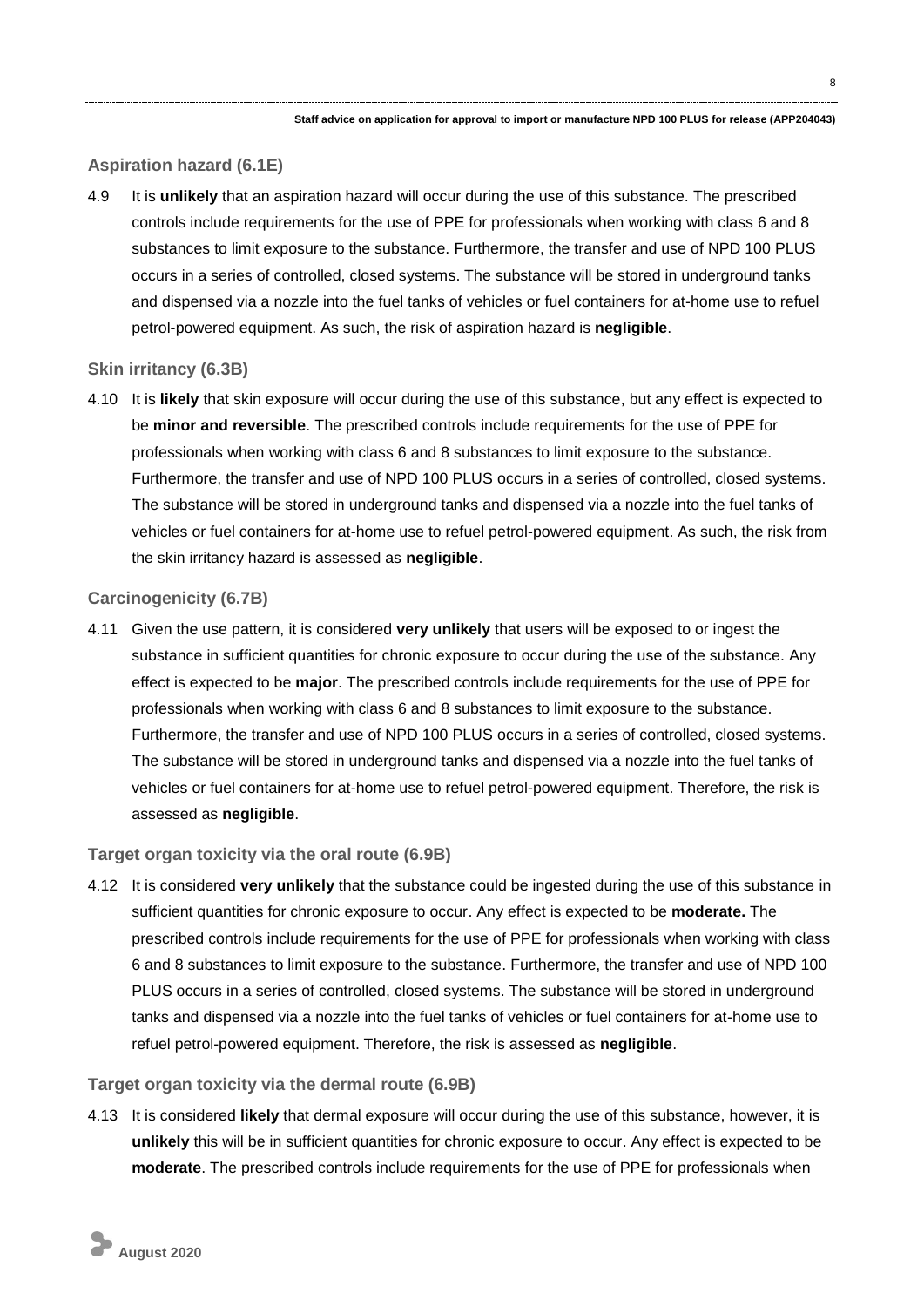working with class 6 and 8 substances to limit exposure to the substance. Furthermore, the transfer and use of NPD 100 PLUS occurs in a series of controlled, closed systems. The substance will be stored in underground tanks and dispensed via a nozzle into the fuel tanks of vehicles or fuel containers for at-home use to refuel petrol-powered equipment. Therefore, the risk is assessed as **negligible**.

#### **Target organ toxicity via the inhalation route (6.9B)**

4.14 It is considered **unlikely** that the substance would be inhaled during the use of the substance in sufficient quantities for chronic exposure to occur. Any effect is expected to be **moderate**. The prescribed controls include requirements for the use of PPE for professionals when working with class 6 and 8 substances to limit exposure to the substance. Furthermore, the transfer and use of NPD 100 PLUS occurs in a series of controlled, closed systems. The substance will be stored in underground tanks and dispensed via a nozzle into the fuel tanks of vehicles or fuel containers for at-home use to refuel petrol-powered equipment. Therefore, the risk is assessed as **negligible**.

#### **WorkSafe Assessment**

4.15 WorkSafe are proposing a Safe Work Instrument (SWI) to remove a tracking requirement for the substance. The SWI would add this substance to Table 3 of Schedule 26 of the (HSW HS) Regulations for substances that do not require tracking.

### Environmental risk assessment

4.16 NPD 100 PLUS is a pre-mixed fuel that is intended for use in domestic and commercial engines and vehicles and therefore has the potential to affect aquatic organisms and terrestrial vertebrates if significant exposure occurs during spillage.

**Aquatic ecotoxicity (9.1B)**

- 4.17 It is **unlikely** that aquatic organisms will be exposed to NPD 100 PLUS as exposure is only likely to occur from spillage or leakage that results in the substance entering waterways.
- 4.18 NPD 100 PLUS is classified as ecotoxic to aquatic organisms, and as such, it is expected that exposure may result in **moderate** effects to organisms. Transfer and use of NPD 100 PLUS occurs in a series of controlled, closed systems. The substance will be stored in underground tanks and dispensed via a nozzle into the fuel tanks of vehicles or fuel containers for at-home use to refuel petrol-powered equipment. Therefore, the risk is assessed as **negligible**.

#### **Toxicity to terrestrial vertebrates (9.3C)**

- 4.19 It is **unlikely** that terrestrial vertebrates will be exposed to NPD 100 PLUS as exposure is only likely to occur from spillage or leakage of the substance.
- 4.20 NPD 100 PLUS is classified as ecotoxic terrestrial vertebrates, and as such, it is expected that exposure may result in **moderate** effects to organisms. Transfer and use of NPD 100 PLUS occurs in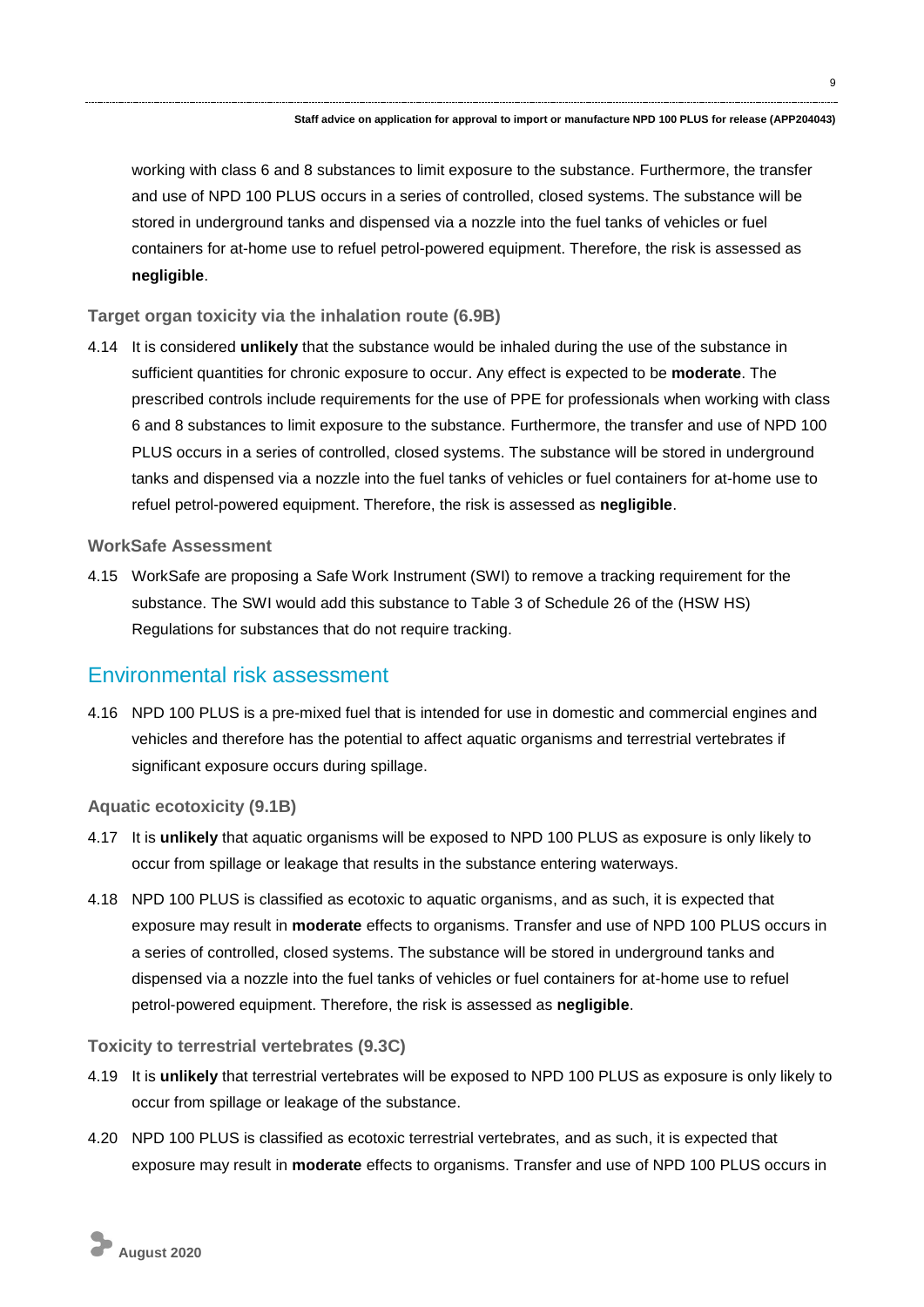a series of controlled, closed systems. The substance will be stored in underground tanks and dispensed via a nozzle into the fuel tanks of vehicles or fuel containers for at-home use to refuel petrol-powered equipment. Therefore, the risk is assessed as **negligible**.

### Risk assessment conclusion

- 4.21 Risks during other phases of the lifecycle are considered to be mitigated by the prescribed controls.
- 4.22 With the proposed controls in place, the residual risks of the use of NPD 100 PLUS are negligible.

10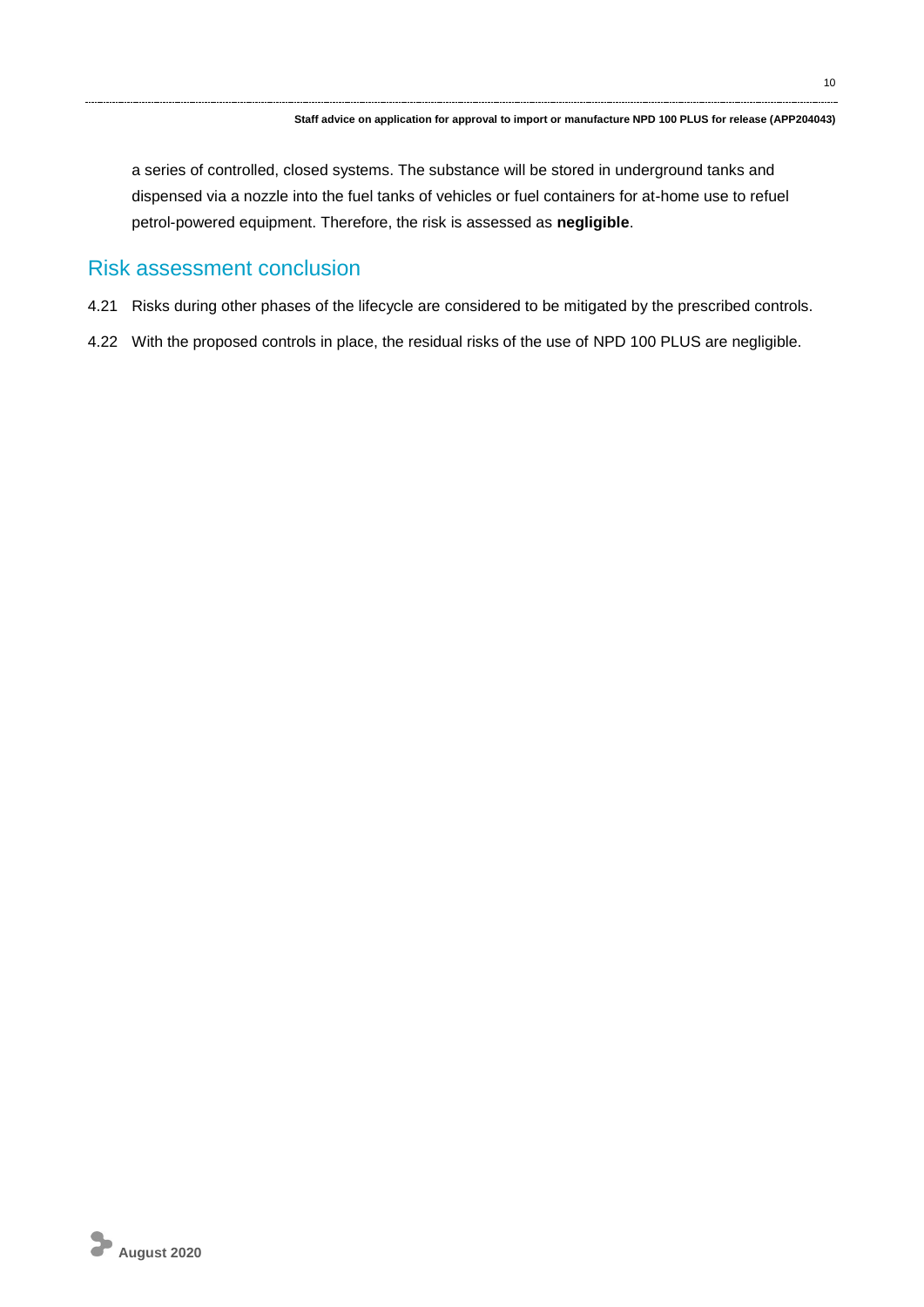## 5. Benefit Assessment

- 5.1 The applicant has stated the following benefits of NPD 100 PLUS being available:
	- the substance, and other similar substances, would be created in New Zealand. These formulations could be created so they are useful for New Zealand conditions and requirements. This also allows the creation of more efficient products that other countries may wish to use;
	- allows tuned engines to perform optimally, reducing fuel consumption and harmful emissions;
	- NPD 100 PLUS is usually dispensed with a different filter from what comes standard in other retail spaces. These high performance filters in the dispensers are 'absolute rated' with an efficiency rating of 99.5% for high performance engines as opposed to the efficiency rating of approximately 75% on standard filters used with 98 Unleaded currently;
	- NPD PLUS 100 enables modern high compression or low emission engines to reach their full potential, as well as showing improved cleaning of the engine and fuel system to further reduce harmful emissions and reduce maintenance costs;
	- the fuel economy is also improved compared to other products currently in use and the shelf life of the petrol has been shown to be extended, with tests carried out in New Zealand show that the Octane rating was maintained for an excess of 12 months.
- 5.2 No information was provided that would allow the EPA to quantify the benefits of the substance. The substance consists of petrol (unleaded) and anti-knock additives, including N-methylaniline. Other similar substances are already approved for commercial and domestic use. Additionally, end users would not be required to premix the petrol and fuel additives prior to use. The substance will be stored in underground tanks and dispensed via a nozzle into the fuel tanks of vehicles or fuel containers for at-home use to refuel petrol-powered equipment, thereby reducing potential exposure to humans or the environment.
- 5.3 The overall conclusion is that, with the proposed controls, the risks are expected to be negligible.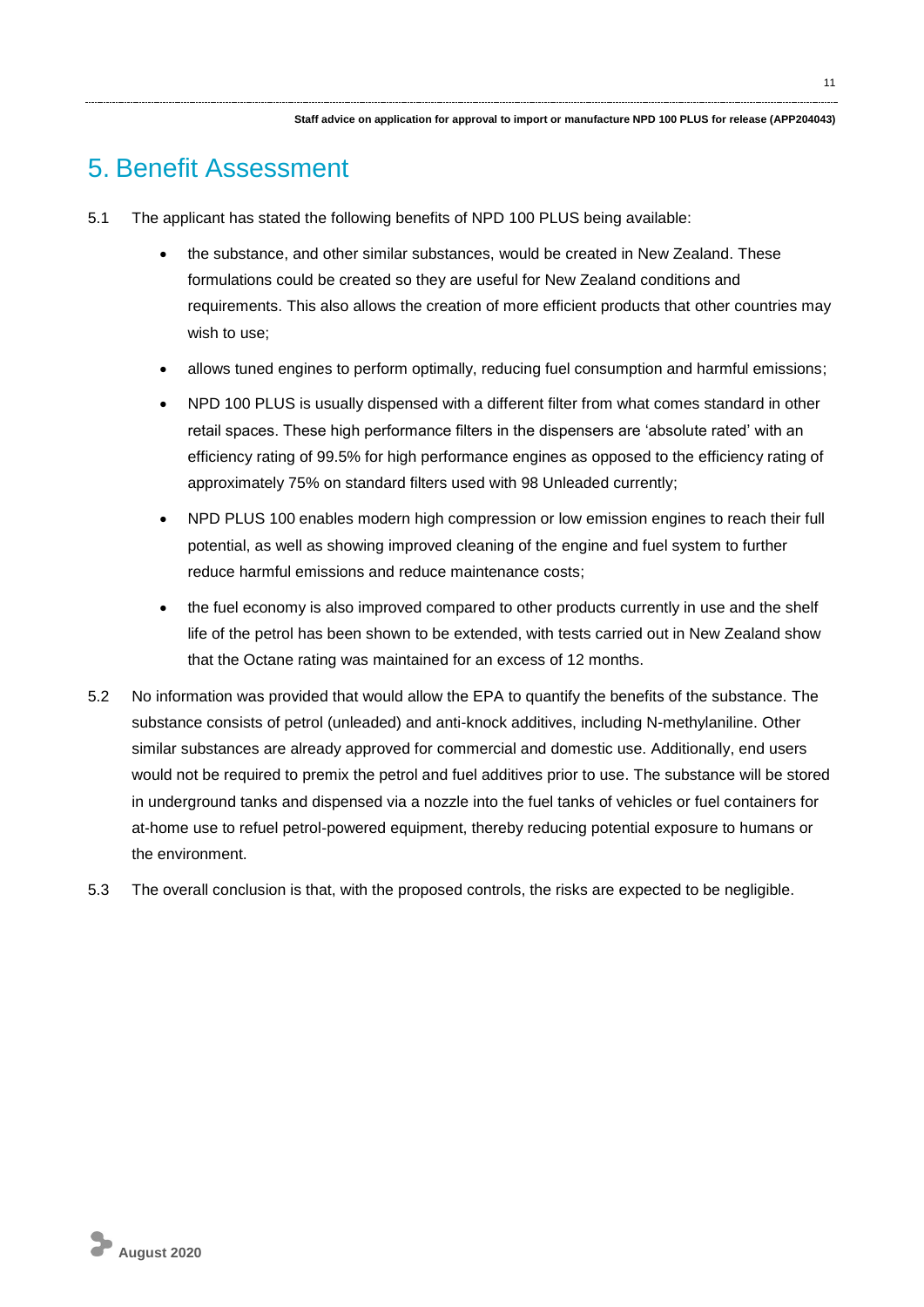## 6. Controls

### Prescribed controls (EPA Notice controls)

- 6.1 The hazard classifications of NPD 100 PLUS determine a set of prescribed controls specified by the EPA Notices. There are also requirements in the Health and Safety at Work (Hazardous Substance, HSW (HS)) Regulations under the HSW Act.
- 6.2 The prescribed controls set the baseline for how the substance should be managed and include specifications on how the substance is to be packaged, labelled, stored, disposed of, transported, handled and used. The prescribed controls also set information requirements (eg Safety Data Sheets), signage and emergency management.

### Variations to prescribed controls

#### **Exposure limits**

6.3 Tolerable Exposure Limits (TELs) have previously been set for petrol based upon the substances benzene, toluene and xylene when they are components of petrol, and therefore apply to NPD 100 PLUS. The following TELs are recommended for NPD 100 PLUS.

| Petrol components | Acceptable Daily<br>Exposure (ADE) – mg/kg<br>bw/d | <b>Potential Daily Exposure</b><br>(PDE) – mg/kg bw/d | Tolerable Exposure Limit<br>(TEL)<br>mg/L (water)<br>mg/kg (soil)<br>mg/m <sup>3</sup> (air) |
|-------------------|----------------------------------------------------|-------------------------------------------------------|----------------------------------------------------------------------------------------------|
| Benzene           | Not applicable                                     | Not applicable                                        | TELair 10 $\mu$ g/m <sup>3</sup><br>TEL <sub>water</sub> 10 µg/L                             |
| Toluene           | Not applicable                                     | Not applicable                                        | TELair 400 $\mu$ g/m <sup>3</sup><br>TEL <sub>water</sub> 800 µg/L                           |
| Xylene            | Not applicable                                     | Not applicable                                        | TELair 870 $\mu$ g/m <sup>3</sup><br>TEL <sub>water</sub> 600 µg/L                           |

#### **Table 4: Petrol components exposure thresholds**

- 6.4 Environmental Exposure Limits (EELs) have been set previously for benzene, toluene and xylene and therefore apply to NPD 100 PLUS. The EEL values set are:
	- EEL water benzene 2000 µg/L
	- EEL water toluene 330 µg/L
	- EEL water o-xylene 640 µg/L
	- EEL water m/p- xylene 340 µg/L.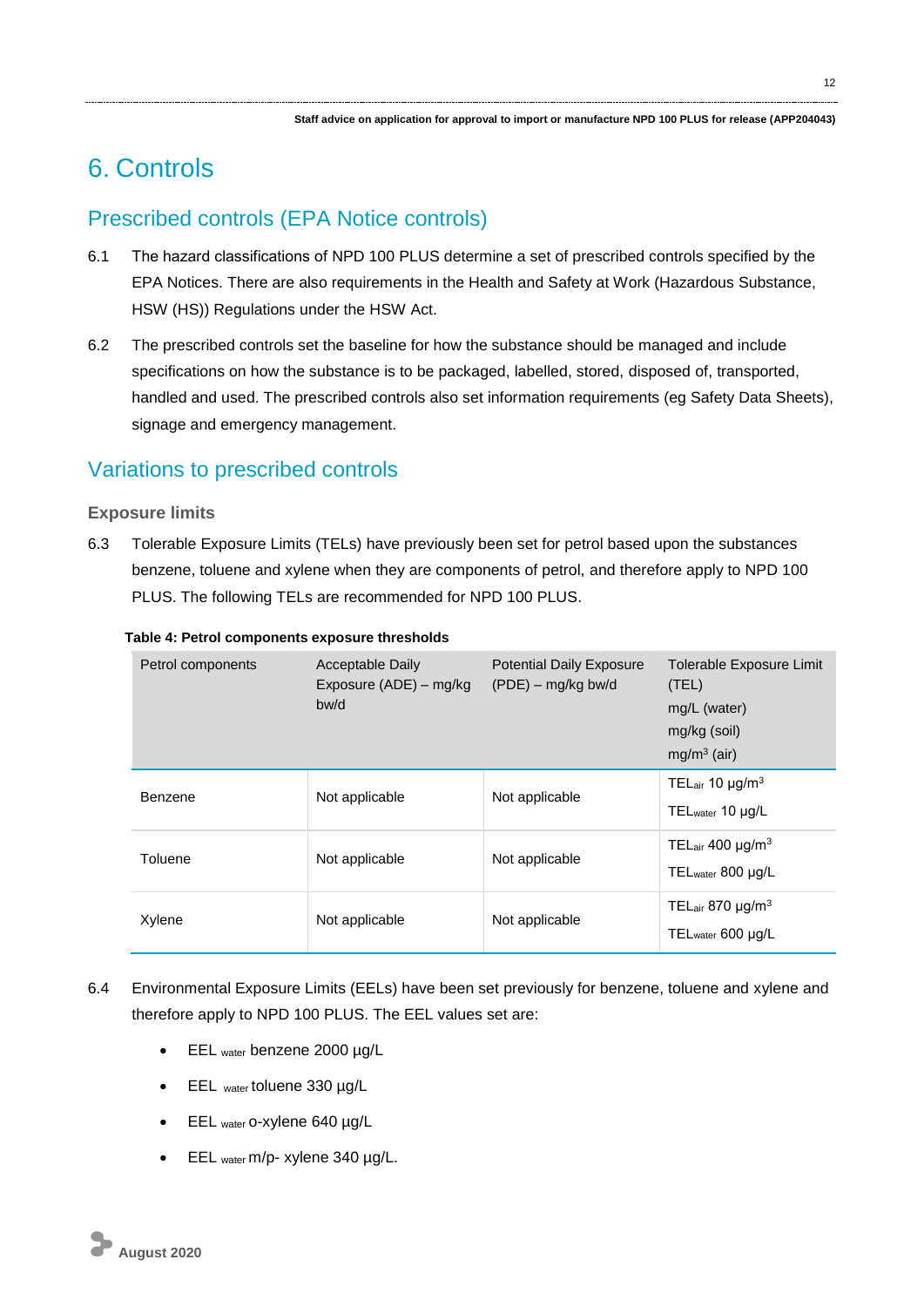#### **Labelling and identification**

6.5 The name and concentration of the following components need to be specified on the label and SDS:

#### **Table 5: List of components requiring identification**

| Label                                       | <b>SDS</b>                                             |  |  |
|---------------------------------------------|--------------------------------------------------------|--|--|
| Petrol (unleaded) (6.1E [aspiration], 6.7B) | Petrol (unleaded) (6.1E [aspiration], 6.7B, 9.1B, WES) |  |  |
|                                             | N-Methylaniline (6.9B, 9.1B, WES)                      |  |  |

#### **Restriction to workplaces**

- 6.6 Clause 13 of the Hazardous Property Controls (HPC) Notice requires certain substances to be restricted to workplaces only. This control is triggered for NPD 100 PLUS as part of the prescribed controls for the 3.1A flammable hazard. However, this classification is drawn from the primary petrol (unleaded) component which is excluded from this control under Schedule 1, Table 2 of the HPC notice.
- 6.7 The components which make up NPD 100 PLUS are not restricted to a workplace so can be mixed and used by domestic users. Therefore, it is recommended that NPD 100 PLUS be excluded from this restriction and the prescribed control be removed. The risks to the substance in storage are managed by other controls.

#### **Tracking control**

- 6.8 The prescribed regulations under the HSW Act include requirements for NPD 100 PLUS to be tracked due to the physical hazards of the substance.
- 6.9 Due to the use of NPD 100 PLUS as domestic use fuel, it is expected that home users will purchase and keep small quantities of this substance in their home. As the risks associated with these quantities are considered to be **negligible**, it is recommended that the tracking requirements are modified by WorkSafe using a Safe Work Instrument (SWI).

**Management if large quantities of certain substances to be in accordance with HSW (HS) regulations**

6.10 Clause 19 of the HPC Notice applies to petrol at more than 50 L in accordance with Schedule 3 of the HPC notice. In keeping with the alignment with the controls applied to petrol, and to ensure that large quantities of the substance stored domestically or in any other non-workplace are restricted, it is proposed that clause 19 should apply as if NPD 100 PLUS was listed in Schedule 3 of the notice at the same quantity as petrol (50 L).